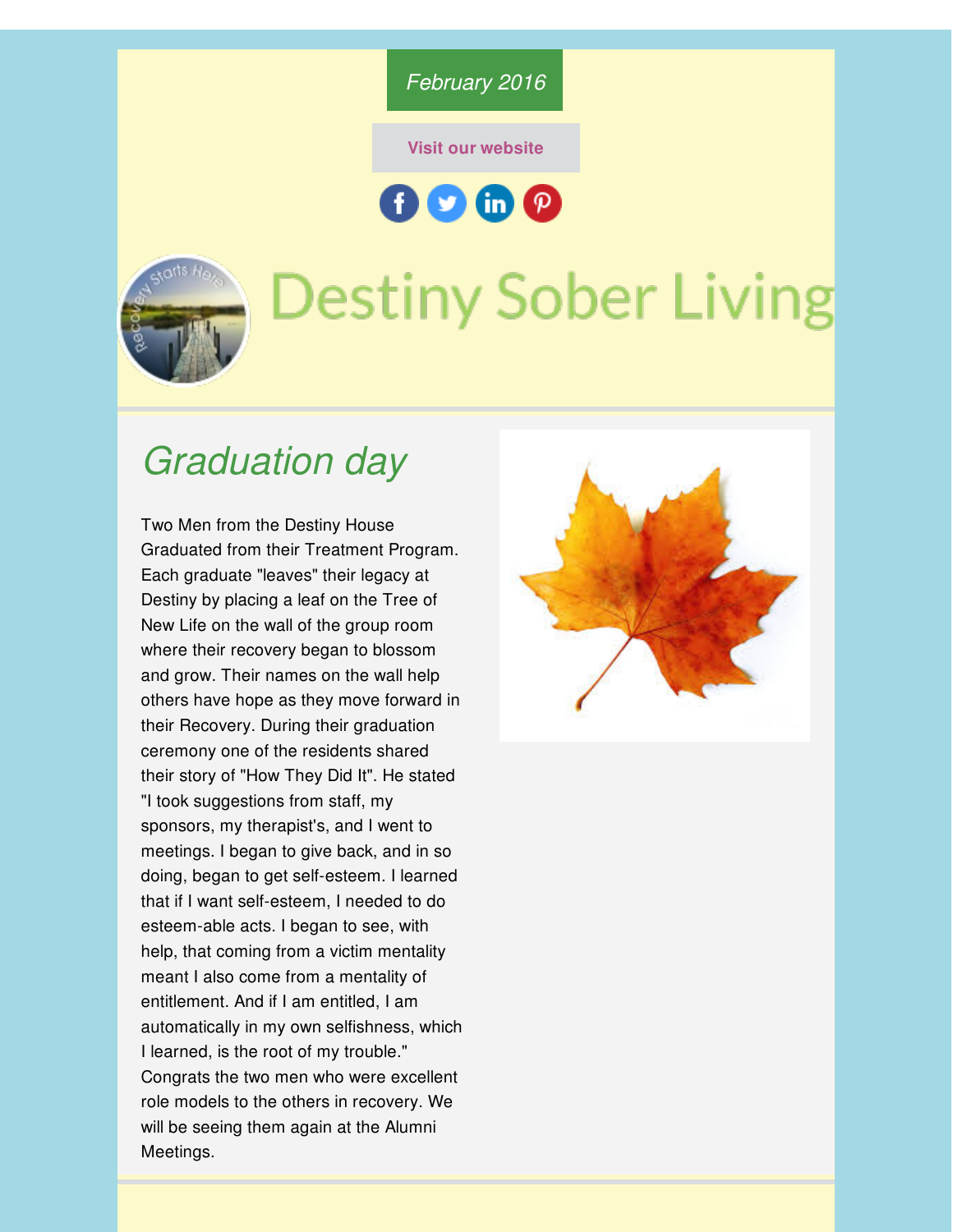## *Aftercare Program*

Did you know that Destiny has a free Aftercare Program? Alumni of Destiny are able to return and attend support meetings that are held nightly at the Destiny Outpatient Center. Alumni also receive free phone support and resources for 1 year. Destiny currently has 3 groups run by Alumni. It is great to see those in recovery giving back!





# *SAMHSA Project*

Destiny is pleased to Announce that we have been invited to participate in a SAMHSA work group regarding Integrating Care. Outcomes of this work group will be published by the end of 2016. Destiny is proud to be a part of SAMHSA's work in moving integrative care to new levels. We are excited to see what initiatives can help mental health facilities integrate with medical providers even better than what we are doing now.

# *New Changes*

Destiny is pleased to announce that it has hired a new Medical Director. Dr. Kim joined Destiny at the beginning of February. We are excited to have her join our team.

Destiny has a new Electronic Health Record System. This has really assisted us in partnering with other agencies and collaborating more efficiently with them.



**We Have Been At Work**

Destiny was offered to partner with the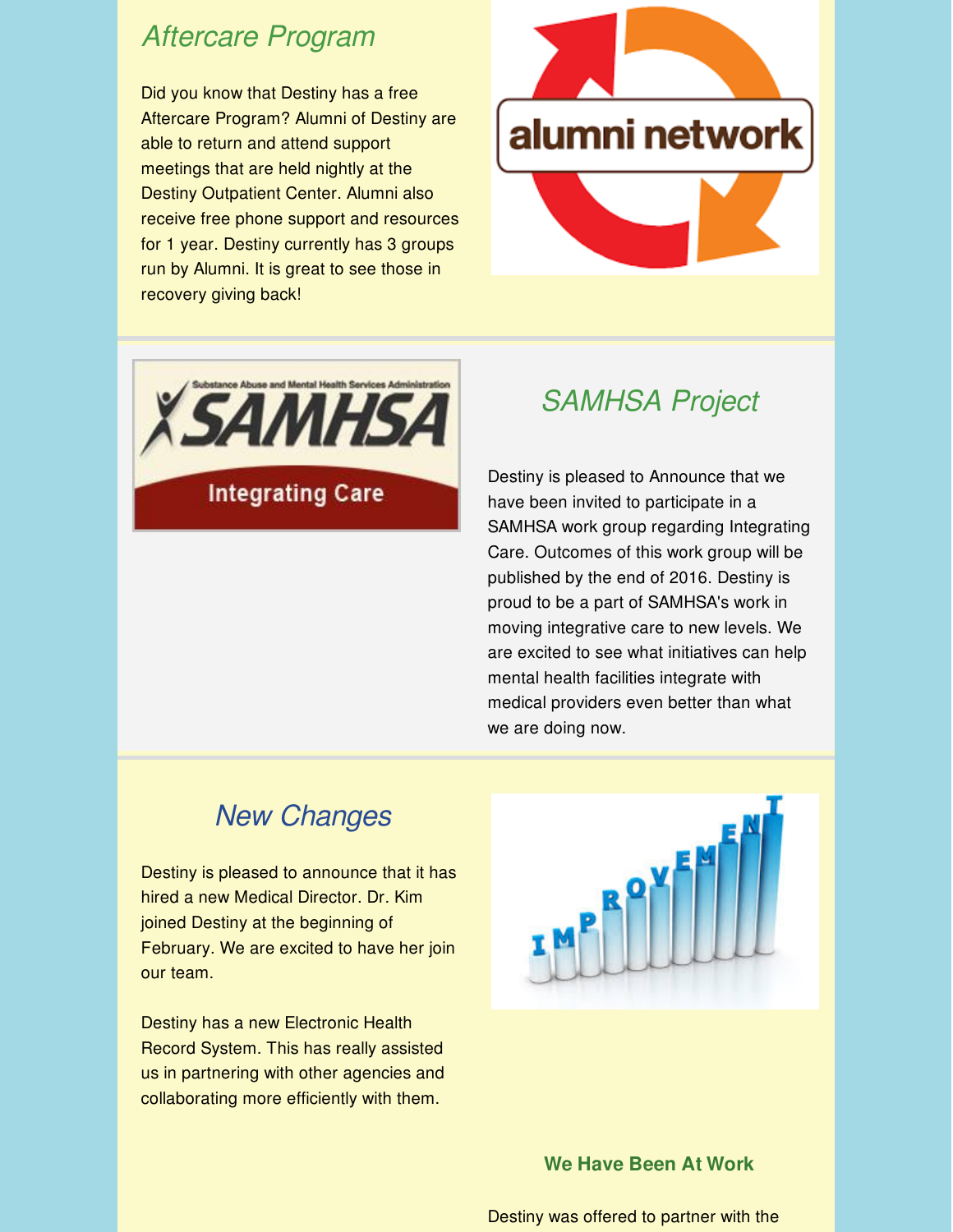

# tcfbank

Phoenix Open this year. They were able to give many of our clients paid working positions. One client is still in the interview process of securing a permanent position through Waste Management. It was a wonderful opportunity given to our clients. We are very thankful!

#### **It Is Possible**

TCF Bank came out to our Men's and Women's Residential Facilities and signed up those who did not have bank accounts, with one. Many of our residents had something in common - poor credit, owed bank(s) money, and/or did not have money to open up a new account. TCF Bank works with any situation. They were able to open up accounts for our clients with no money down, no credit check, and no minimum balance required to maintain the account. Client's learned a valuable lesson - It Is Possible

#### **.....More Giving**

Client's did another clothing drive and donated to CASS. There are so many needs that resident's of Arizona have. If you or someone you know has ANY items they no longer want, please contact us. You can drop off the items or we can pick them up from you. Let nothing go to waste. You would be amazed at how just a used wall picture you were thinking of throwing out can brighten the room of a family who has nothing. Don't Waste-Call Us Today!



#### **Dinner & Meeting**

The Men's and Women's Treatment Facilities got together for a Dinner and an AA meeting. It was great seeing everyone together getting along and having fun in recovery. This is a monthly tradition that will continue. The spirit throughout the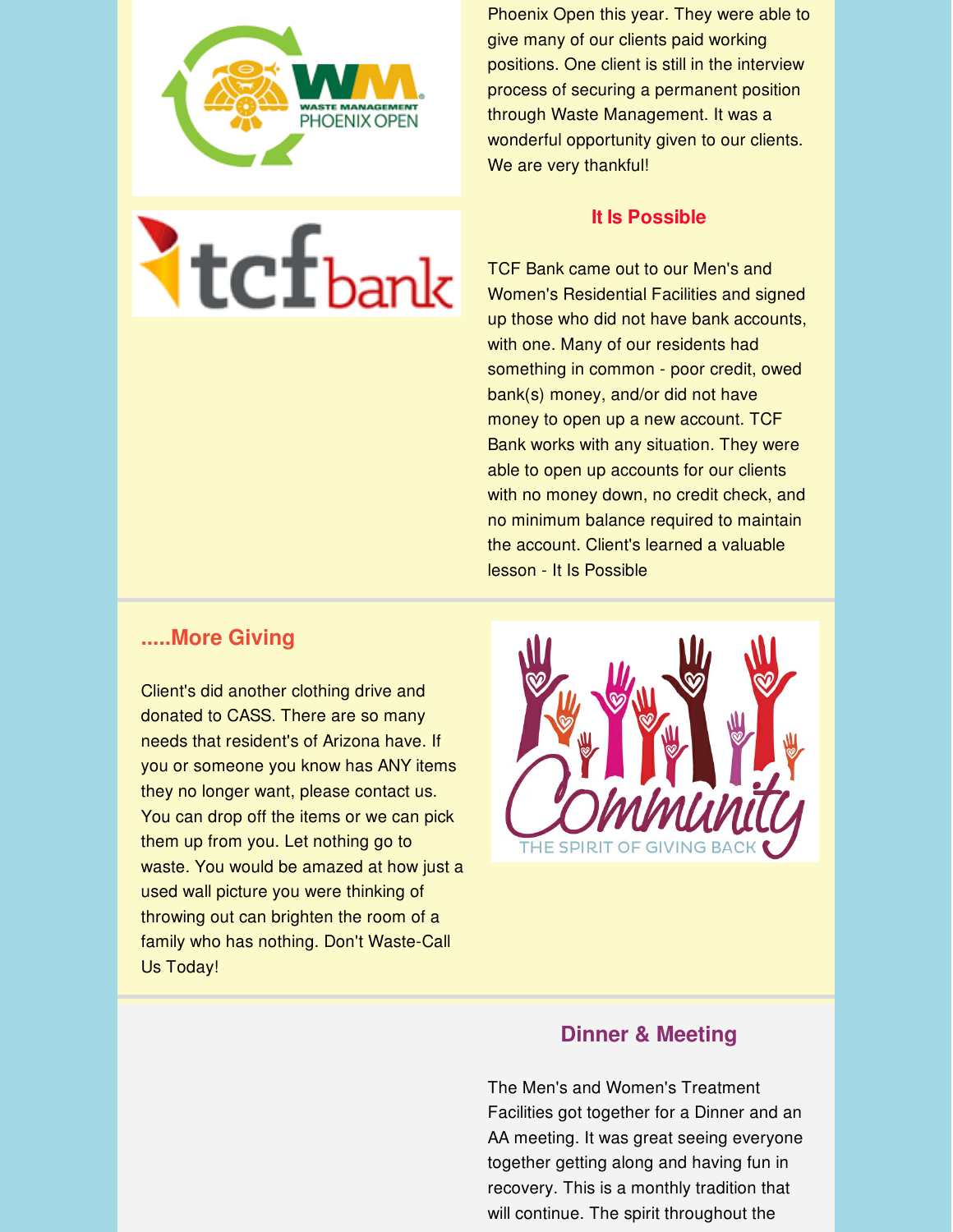

night was contagious. The laughter and feedback given in the meeting was very powerful. The Destiny staff were very proud of each person who made the meeting a very memorable part of everyone's recovery.

# **TREATMENTS OFFERED AT DESTINY**



*Depression, Anxiety, Bipolar, Personality Disorders, or Schizoaffective Disorders to name a few. We offer solutions so you can live successfully.*



*Destiny has a specialized Trauma Track for those who have experienced a trauma or when a past trauma is still exhibiting unwanted behaviors in the present.*



Gender-Specific Treatment



*Gender Specific Treatment helps individuals feel safe and promotes more honesty while working a program. It eliminates distractions and builds upon the unique gender differences that exist.*



*Grief and loss are experienced differently by people. Sometimes, people do not even know their symptoms are related to grief. Special treatment plans are developed for those with grief and loss issues and individual techniques are given to assist in the grieving process. We teach others about Healthy Grief!*



#### Up to 20%

of women develop a mental health problem during pregnancy or within a year of giving birth

*Destiny now offers Perinatal Mental Health Services. We help women who are pregnant through 1 year postpartum with mental health and addiction recovery.*